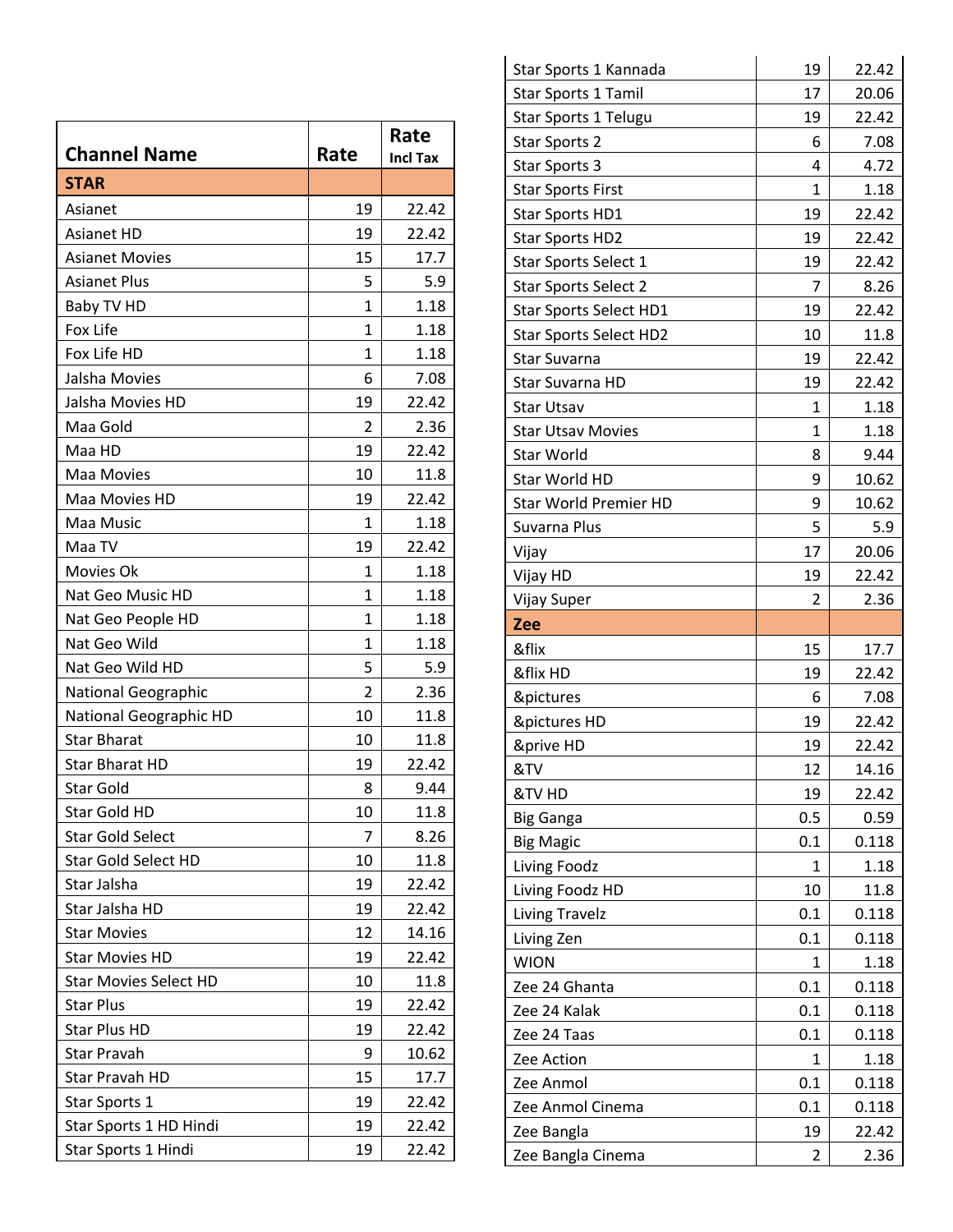| Zee Bangla HD                  | 19             | 22.42 |
|--------------------------------|----------------|-------|
| Zee Bihar Jharkhand            | 0.1            | 0.118 |
| Zee Bollywood                  | $\overline{2}$ | 2.36  |
| Zee Business                   | 0.1            | 0.118 |
| Zee Café                       | 15             | 17.7  |
| Zee Café HD                    | 19             | 22.42 |
| Zee Cinema                     | 15             | 17.7  |
| Zee Cinema HD                  | 19             | 22.42 |
| Zee Cinemalu                   | 10             | 11.8  |
| Zee Cinemalu HD                | 16             | 18.88 |
| Zee ETC                        | 0.1            | 0.118 |
| Zee Hindustan                  | 0.1            | 0.118 |
| Zee Kannada                    | 19             | 22.42 |
| Zee Kannada HD                 | 19             | 22.42 |
| Zee Keralam                    | 0.1            | 0.118 |
| Zee Keralam HD                 | 8              | 9.44  |
| Zee Madhya Pradesh Chattisgarh | 0.1            | 0.118 |
| Zee Marathi                    | 19             | 22.42 |
| Zee Marathi HD                 | 19             | 22.42 |
| Zee News                       | 0.1            | 0.118 |
| Zee Odisha                     | 0.1            | 0.118 |
| Zee Punjab Haryana Himachal    | 0.1            | 0.118 |
| Zee Rajasthan News             | 0.1            | 0.118 |
| Zee Salaam                     | 0.1            | 0.118 |
| Zee Sarthak                    | 19             | 22.42 |
| <b>Zee Talkies</b>             | 2              | 2.36  |
| Zee Talkies HD                 | 19             | 22.42 |
| Zee Tamil                      | 12             | 14.16 |
| Zee Tamil HD                   | 19             | 22.42 |
| Zee Telugu                     | 19             | 22.42 |
| Zee Telugu HD                  | 19             | 22.42 |
| Zee TV                         | 19             | 22.42 |
| Zee TV HD                      | 19             | 22.42 |
| Zee Uttar Pradesh Uttarakhand  | 0.1            | 0.118 |
| Zee Yuva                       | 1              | 1.18  |
| Zing                           | 0.1            | 0.118 |
| <b>IndiaCast-TV18</b>          |                |       |
| Cineplex HD                    | 5              | 5.9   |
| <b>CNBC Awaaz</b>              | 1              | 1.18  |
| <b>CNBC Bajaar</b>             | 1              | 1.18  |
| CNBC TV18                      | 4              | 4.72  |
| CNBC TV18 Prime HD             | 1              | 1.18  |
| <b>CNN News18</b>              | 0.5            | 0.59  |
| Colors                         | 19             | 22.42 |
| Colors Bangla                  | 7              | 8.26  |
| Colors Bangla HD               | 14             | 16.52 |

| Colors Gujarati                    | 5              | 5.9   |
|------------------------------------|----------------|-------|
| Colors Gujarati Cinema             | 1              | 1.18  |
| <b>Colors HD</b>                   | 19             | 22.42 |
| <b>Colors Infinity</b>             | 7              | 8.26  |
| Colors Infinity HD                 | 9              | 10.62 |
| Colors Kannada                     | 19             | 22.42 |
| Colors Kannada Cinema              | $\overline{2}$ | 2.36  |
| Colors Kannada HD                  | 19             | 22.42 |
| Colors Marathi                     | 10             | 11.8  |
| <b>Colors Marathi HD</b>           | 17             | 20.06 |
| Colors Oriya                       | 6              | 7.08  |
| <b>Colors Super</b>                | 3              | 3.54  |
| <b>Colors Tamil</b>                | 3              | 3.54  |
| <b>Colors Tamil HD</b>             | 7              | 8.26  |
| <b>Comedy Central</b>              | 7              | 8.26  |
| <b>Comedy Central HD</b>           | 9              | 10.62 |
| FYI TV 18                          | 0.25           | 0.295 |
| <b>FYI TV 18 (HD)</b>              | 1              | 1.18  |
| History TV18 HD                    | 7              | 8.26  |
| <b>MTV</b>                         | 3              | 3.54  |
| <b>MTV Beats</b>                   | 0.5            | 0.59  |
| MTV Beats HD                       | $\mathbf{1}$   | 1.18  |
| MTV HD+                            | 5              | 5.9   |
| News18 Assam/North East            | 0.25           | 0.295 |
| News18 Bangla                      | 0.25           | 0.295 |
| News18 Bihar/Jharkhand             | 0.25           | 0.295 |
| News18 Gujarati                    | 0.25           | 0.295 |
| News18 India                       | 1              | 1.18  |
| News18 Kannada                     | 0.25           | 0.295 |
| News18 Kerala                      | 0.25           | 0.295 |
| News18 Lokmat                      | 0.25           | 0.295 |
| News18 Madhya                      |                |       |
| Pradesh/Chhattisgarh               | 0.25           | 0.295 |
| News18 Odia                        | 0.25           | 0.295 |
| News18                             |                |       |
| Punjab/Haryana/Himachal<br>Pradesh | 0.25           | 0.295 |
| News18 Rajasthan                   | 0.25           | 0.295 |
| News18 Tamil Nadu                  | 0.25           | 0.295 |
| News18 Urdu                        | 0.25           | 0.295 |
| News18 Uttar                       |                |       |
| Pradesh/Uttarakhand                | 0.25           | 0.295 |
| <b>Nick</b>                        | 6              | 7.08  |
| Nick HD+                           | 10             | 11.8  |
| Nick Jr                            | 1              | 1.18  |
| Rishtey                            | $\mathbf{1}$   | 1.18  |
| <b>Rishtey Cineplex</b>            | 3              | 3.54  |
|                                    |                |       |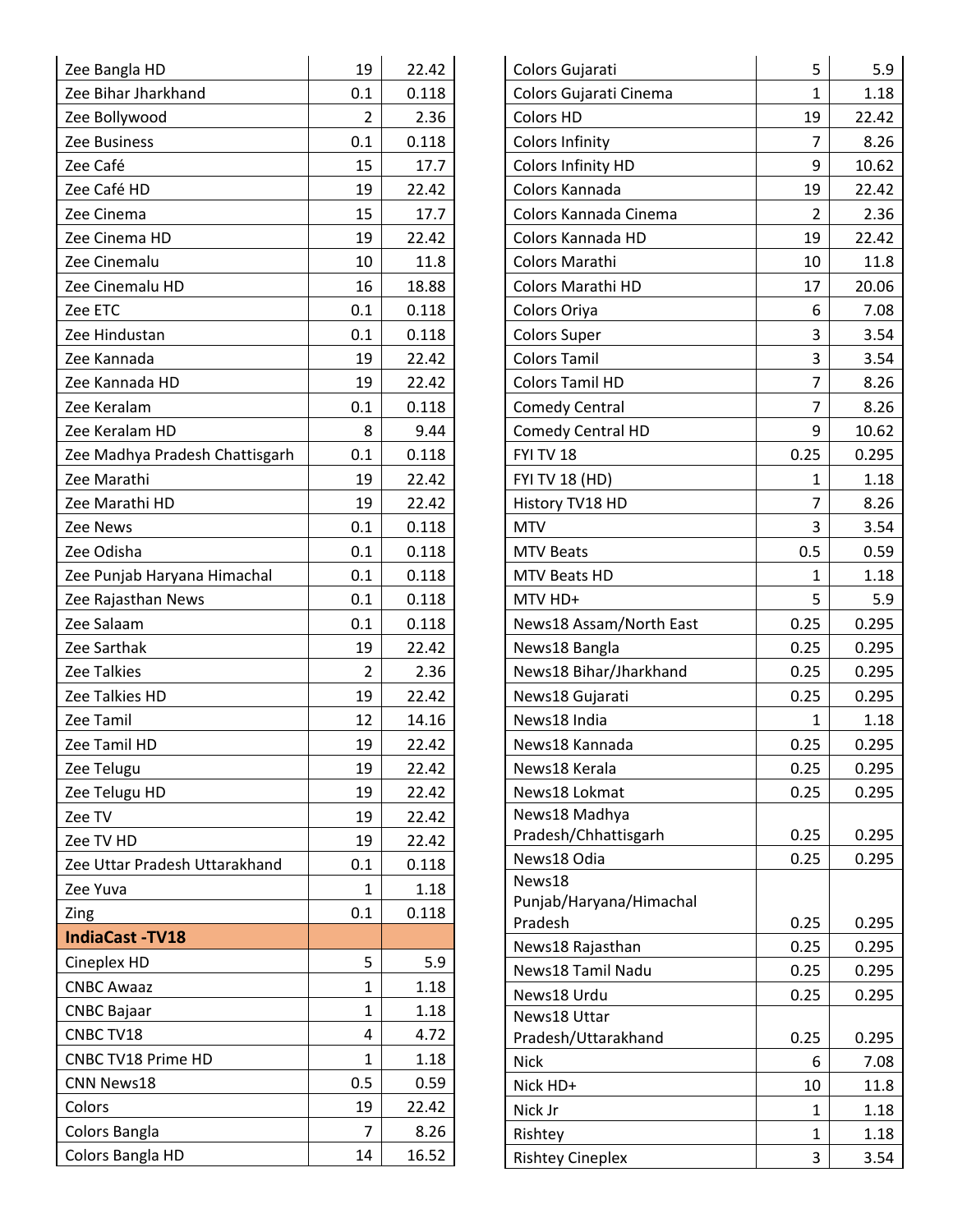| Sonic                    | $\overline{2}$ | 2.36  |
|--------------------------|----------------|-------|
| The History Channel      | 3              | 3.54  |
| The Office               | 1              | 1.18  |
| Vh1                      | $\mathbf{1}$   | 1.18  |
| Vh1 HD                   | $\overline{2}$ | 2.36  |
| <b>Sony</b>              |                |       |
| <b>AXN</b>               | 5              | 5.9   |
| AXN HD                   | 7              | 8.26  |
| MAX <sub>2</sub>         | $\mathbf{1}$   | 1.18  |
| MAX HD                   | 17             | 20.06 |
| <b>MIX</b>               | 1              | 1.18  |
| PAL                      | $\mathbf{1}$   | 1.18  |
| PIX HD                   | 15             | 17.7  |
| SAB                      | 19             | 22.42 |
| SAB HD                   | 19             | 22.42 |
| <b>SET</b>               | 19             | 22.42 |
| <b>SET HD</b>            | 19             | 22.42 |
| <b>SET MAX</b>           | 15             | 17.7  |
| <b>SET PIX</b>           | 10             | 11.8  |
| <b>SIX</b>               | 15             | 17.7  |
| SIX HD                   | 19             | 22.42 |
| <b>SONY AATH</b>         | 4              | 4.72  |
| <b>SONY BBC EARTH</b>    | 4              | 4.72  |
| <b>SONY BBC EARTH HD</b> | 10             | 11.8  |
| <b>SONY ESPN</b>         | 5              | 5.9   |
| <b>SONY ESPN HD</b>      | 7              | 8.26  |
| <b>SONY MARATHI</b>      | 4              | 4.72  |
| <b>SONY WAH</b>          | $\mathbf{1}$   | 1.18  |
| <b>SONY YAY!</b>         | $\overline{2}$ | 2.36  |
| TEN <sub>1</sub>         | 19             | 22.42 |
| TEN 1 HD                 | 19             | 22.42 |
| TEN <sub>2</sub>         | 15             | 17.7  |
| TEN 2 HD                 | 17             | 20.06 |
| TEN <sub>3</sub>         | 17             | 20.06 |
| TEN 3 HD                 | 17             | 20.06 |
| <b>DISCOVERY</b>         |                |       |
| <b>Animal Planet</b>     | $\overline{2}$ | 2.36  |
| Animal Planet HD World   | 3              | 3.54  |
| Discovery Channel        | 4              | 4.72  |
| Discovery HD World       | 6              | 7.08  |
| Discovery Jeet           | 1              | 1.18  |
| Discovery Jeet HD        | $\overline{2}$ | 2.36  |
| Discovery Kids           | 3              | 3.54  |
| <b>Discovery Science</b> | $\mathbf{1}$   | 1.18  |
| Discovery Tamil          | 4              | 4.72  |
| Discovery Turbo          | 1              | 1.18  |

| $\overline{2}$<br><b>TLC</b><br>2.36<br><b>TLC HD World</b><br>3.54<br>3<br><b>IndiaCast-Turner</b><br>4.25<br>Cartoon Network<br>5.015<br>Cartoon Network HD+<br>10<br>11.8<br>0.5<br><b>CNN International</b><br>0.59<br>10<br>11.8<br>HBO<br>17.7<br>HBO HD<br>15<br>4.25<br>5.015<br>Pogo<br><b>WB</b><br>1.18<br>1<br><b>STAR - TVT</b><br><b>AAJ TAK</b><br>0.75<br>0.885<br>Aaj Tak HD<br>1.5<br>1.77<br><b>INDIA TODAY</b><br>1.18<br>1<br>0.25<br><b>TEZ</b><br>0.295<br><b>Epic TV</b><br><b>EPIC</b><br>$\overline{2}$<br>2.36<br><b>BBC</b><br>$\mathbf 1$<br>1.18<br><b>BBC</b><br><b>NDTV</b><br>1.5<br>1.77<br><b>GOOD TIMES</b><br><b>NDTV INDIA</b><br>1<br>1.18<br>NDTV PROFIT/PRIME<br>$\mathbf{1}$<br>1.18<br>NDTV24X7<br>3<br>3.54<br><b>UTV-DISNEY</b><br><b>Bindass</b><br>1.18<br>$\mathbf{1}$<br>Disney Channel<br>9.44<br>8<br>Disney International HD<br>17.7<br>15<br>4.72<br>Disney Junior<br>4<br>Disney XD<br>4.72<br>4<br>Hungama TV<br>7.08<br>6<br><b>UTV Action</b><br>2<br>2.36<br>10<br>11.8<br>UTV HD<br>2.36<br><b>UTV Movies</b><br>$\overline{2}$<br><b>TIMES NOW GROUP</b> |
|----------------------------------------------------------------------------------------------------------------------------------------------------------------------------------------------------------------------------------------------------------------------------------------------------------------------------------------------------------------------------------------------------------------------------------------------------------------------------------------------------------------------------------------------------------------------------------------------------------------------------------------------------------------------------------------------------------------------------------------------------------------------------------------------------------------------------------------------------------------------------------------------------------------------------------------------------------------------------------------------------------------------------------------------------------------------------------------------------------------------|
|                                                                                                                                                                                                                                                                                                                                                                                                                                                                                                                                                                                                                                                                                                                                                                                                                                                                                                                                                                                                                                                                                                                      |
|                                                                                                                                                                                                                                                                                                                                                                                                                                                                                                                                                                                                                                                                                                                                                                                                                                                                                                                                                                                                                                                                                                                      |
|                                                                                                                                                                                                                                                                                                                                                                                                                                                                                                                                                                                                                                                                                                                                                                                                                                                                                                                                                                                                                                                                                                                      |
|                                                                                                                                                                                                                                                                                                                                                                                                                                                                                                                                                                                                                                                                                                                                                                                                                                                                                                                                                                                                                                                                                                                      |
|                                                                                                                                                                                                                                                                                                                                                                                                                                                                                                                                                                                                                                                                                                                                                                                                                                                                                                                                                                                                                                                                                                                      |
|                                                                                                                                                                                                                                                                                                                                                                                                                                                                                                                                                                                                                                                                                                                                                                                                                                                                                                                                                                                                                                                                                                                      |
|                                                                                                                                                                                                                                                                                                                                                                                                                                                                                                                                                                                                                                                                                                                                                                                                                                                                                                                                                                                                                                                                                                                      |
|                                                                                                                                                                                                                                                                                                                                                                                                                                                                                                                                                                                                                                                                                                                                                                                                                                                                                                                                                                                                                                                                                                                      |
|                                                                                                                                                                                                                                                                                                                                                                                                                                                                                                                                                                                                                                                                                                                                                                                                                                                                                                                                                                                                                                                                                                                      |
|                                                                                                                                                                                                                                                                                                                                                                                                                                                                                                                                                                                                                                                                                                                                                                                                                                                                                                                                                                                                                                                                                                                      |
|                                                                                                                                                                                                                                                                                                                                                                                                                                                                                                                                                                                                                                                                                                                                                                                                                                                                                                                                                                                                                                                                                                                      |
|                                                                                                                                                                                                                                                                                                                                                                                                                                                                                                                                                                                                                                                                                                                                                                                                                                                                                                                                                                                                                                                                                                                      |
|                                                                                                                                                                                                                                                                                                                                                                                                                                                                                                                                                                                                                                                                                                                                                                                                                                                                                                                                                                                                                                                                                                                      |
|                                                                                                                                                                                                                                                                                                                                                                                                                                                                                                                                                                                                                                                                                                                                                                                                                                                                                                                                                                                                                                                                                                                      |
|                                                                                                                                                                                                                                                                                                                                                                                                                                                                                                                                                                                                                                                                                                                                                                                                                                                                                                                                                                                                                                                                                                                      |
|                                                                                                                                                                                                                                                                                                                                                                                                                                                                                                                                                                                                                                                                                                                                                                                                                                                                                                                                                                                                                                                                                                                      |
|                                                                                                                                                                                                                                                                                                                                                                                                                                                                                                                                                                                                                                                                                                                                                                                                                                                                                                                                                                                                                                                                                                                      |
|                                                                                                                                                                                                                                                                                                                                                                                                                                                                                                                                                                                                                                                                                                                                                                                                                                                                                                                                                                                                                                                                                                                      |
|                                                                                                                                                                                                                                                                                                                                                                                                                                                                                                                                                                                                                                                                                                                                                                                                                                                                                                                                                                                                                                                                                                                      |
|                                                                                                                                                                                                                                                                                                                                                                                                                                                                                                                                                                                                                                                                                                                                                                                                                                                                                                                                                                                                                                                                                                                      |
|                                                                                                                                                                                                                                                                                                                                                                                                                                                                                                                                                                                                                                                                                                                                                                                                                                                                                                                                                                                                                                                                                                                      |
|                                                                                                                                                                                                                                                                                                                                                                                                                                                                                                                                                                                                                                                                                                                                                                                                                                                                                                                                                                                                                                                                                                                      |
|                                                                                                                                                                                                                                                                                                                                                                                                                                                                                                                                                                                                                                                                                                                                                                                                                                                                                                                                                                                                                                                                                                                      |
|                                                                                                                                                                                                                                                                                                                                                                                                                                                                                                                                                                                                                                                                                                                                                                                                                                                                                                                                                                                                                                                                                                                      |
|                                                                                                                                                                                                                                                                                                                                                                                                                                                                                                                                                                                                                                                                                                                                                                                                                                                                                                                                                                                                                                                                                                                      |
|                                                                                                                                                                                                                                                                                                                                                                                                                                                                                                                                                                                                                                                                                                                                                                                                                                                                                                                                                                                                                                                                                                                      |
|                                                                                                                                                                                                                                                                                                                                                                                                                                                                                                                                                                                                                                                                                                                                                                                                                                                                                                                                                                                                                                                                                                                      |
|                                                                                                                                                                                                                                                                                                                                                                                                                                                                                                                                                                                                                                                                                                                                                                                                                                                                                                                                                                                                                                                                                                                      |
|                                                                                                                                                                                                                                                                                                                                                                                                                                                                                                                                                                                                                                                                                                                                                                                                                                                                                                                                                                                                                                                                                                                      |
|                                                                                                                                                                                                                                                                                                                                                                                                                                                                                                                                                                                                                                                                                                                                                                                                                                                                                                                                                                                                                                                                                                                      |
|                                                                                                                                                                                                                                                                                                                                                                                                                                                                                                                                                                                                                                                                                                                                                                                                                                                                                                                                                                                                                                                                                                                      |
|                                                                                                                                                                                                                                                                                                                                                                                                                                                                                                                                                                                                                                                                                                                                                                                                                                                                                                                                                                                                                                                                                                                      |
|                                                                                                                                                                                                                                                                                                                                                                                                                                                                                                                                                                                                                                                                                                                                                                                                                                                                                                                                                                                                                                                                                                                      |
|                                                                                                                                                                                                                                                                                                                                                                                                                                                                                                                                                                                                                                                                                                                                                                                                                                                                                                                                                                                                                                                                                                                      |
|                                                                                                                                                                                                                                                                                                                                                                                                                                                                                                                                                                                                                                                                                                                                                                                                                                                                                                                                                                                                                                                                                                                      |
| <b>ET Now</b><br>3<br>3.54                                                                                                                                                                                                                                                                                                                                                                                                                                                                                                                                                                                                                                                                                                                                                                                                                                                                                                                                                                                                                                                                                           |
| <b>Mirror Now</b><br>$\overline{2}$<br>2.36                                                                                                                                                                                                                                                                                                                                                                                                                                                                                                                                                                                                                                                                                                                                                                                                                                                                                                                                                                                                                                                                          |
| 10<br>11.8<br>$MN+ (HD)$                                                                                                                                                                                                                                                                                                                                                                                                                                                                                                                                                                                                                                                                                                                                                                                                                                                                                                                                                                                                                                                                                             |
| <b>MNX</b><br>7.08<br>6                                                                                                                                                                                                                                                                                                                                                                                                                                                                                                                                                                                                                                                                                                                                                                                                                                                                                                                                                                                                                                                                                              |
| MNX HD<br>10.62<br>9                                                                                                                                                                                                                                                                                                                                                                                                                                                                                                                                                                                                                                                                                                                                                                                                                                                                                                                                                                                                                                                                                                 |
| <b>Movies Now</b><br>10<br>11.8                                                                                                                                                                                                                                                                                                                                                                                                                                                                                                                                                                                                                                                                                                                                                                                                                                                                                                                                                                                                                                                                                      |
| Movies Now HD<br>12<br>14.16                                                                                                                                                                                                                                                                                                                                                                                                                                                                                                                                                                                                                                                                                                                                                                                                                                                                                                                                                                                                                                                                                         |
| <b>Romedy Now</b><br>6<br>7.08                                                                                                                                                                                                                                                                                                                                                                                                                                                                                                                                                                                                                                                                                                                                                                                                                                                                                                                                                                                                                                                                                       |
| Romedy Now HD<br>9<br>10.62                                                                                                                                                                                                                                                                                                                                                                                                                                                                                                                                                                                                                                                                                                                                                                                                                                                                                                                                                                                                                                                                                          |
| <b>Times Now</b><br>3<br>3.54                                                                                                                                                                                                                                                                                                                                                                                                                                                                                                                                                                                                                                                                                                                                                                                                                                                                                                                                                                                                                                                                                        |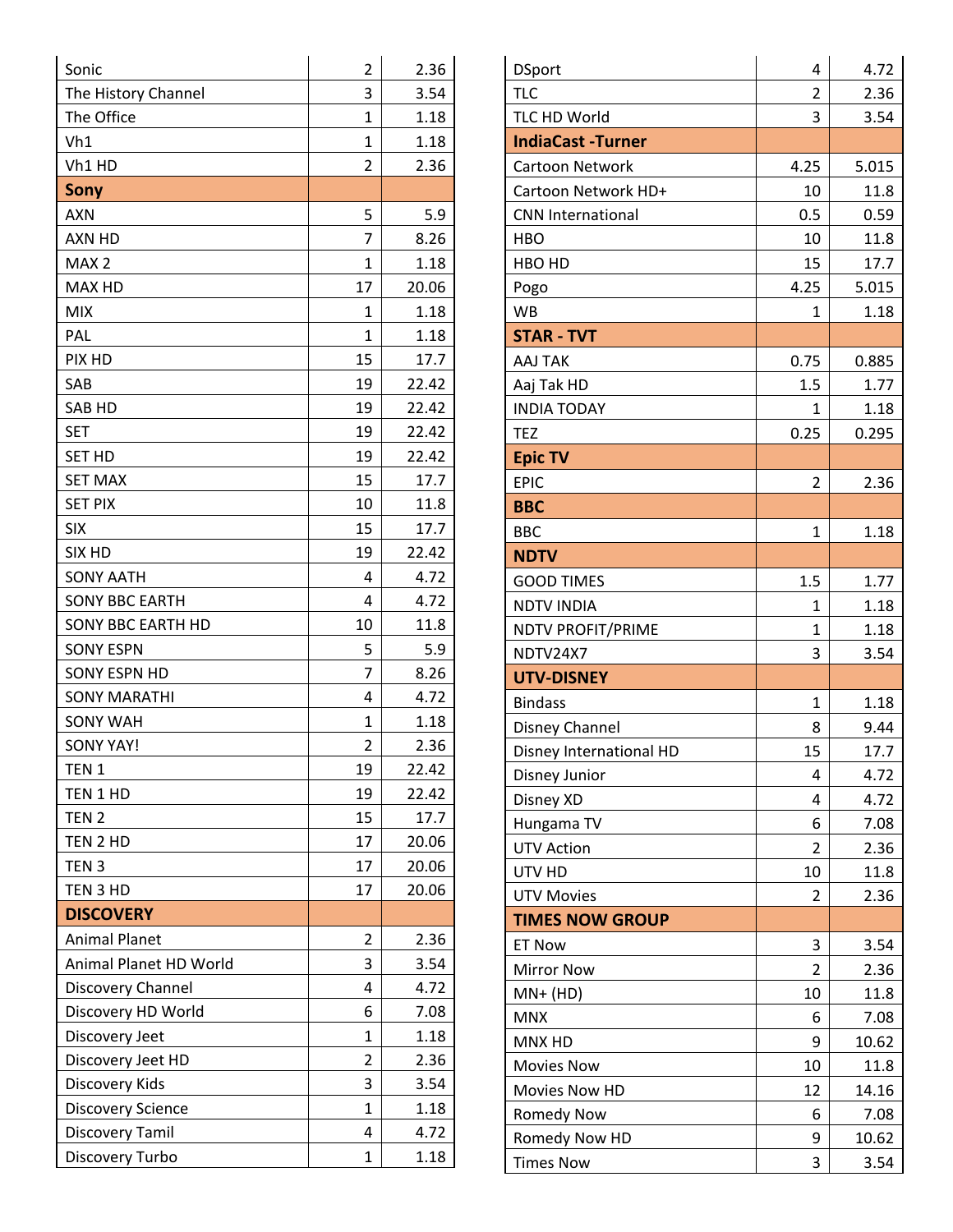| <b>Times Now HD</b>     | 5            | 5.9     |
|-------------------------|--------------|---------|
| Zoom                    | 0.5          | 0.59    |
| Greycells18             |              |         |
| <b>Topper TV</b>        | 59.32        | 69.9976 |
| <b>Travelxp CCMPL</b>   |              |         |
| Travelxp                | 3            | 3.54    |
| <b>Travelxp HD</b>      | 9            | 10.62   |
| <b>Travelxp Tamil</b>   | 1.5          | 1.77    |
| <b>SUN</b>              |              |         |
| Adithya TV              | 9            | 10.62   |
| Chintu TV               | 6            | 7.08    |
| Chutti TV               | 6            | 7.08    |
| Gemini Comedy           | 5            | 5.9     |
| Gemini Life             | 5            | 5.9     |
| Gemini Movies           | 17           | 20.06   |
| <b>Gemini Movies HD</b> | 19           | 22.42   |
| Gemini Music            | 4            | 4.72    |
| Gemini Music HD         | 19           | 22.42   |
| Gemini News             | 0.1          | 0.118   |
| Gemini TV               | 19           | 22.42   |
| Gemini TV HD            | 19           | 22.42   |
| Kochu TV                | 5            | 5.9     |
| <b>KTV</b>              | 19           | 22.42   |
| <b>KTV HD</b>           | 19           | 22.42   |
| Kushi TV                | 4            | 4.72    |
| Sun Life                | 9            | 10.62   |
| <b>Sun Music</b>        | 6            | 7.08    |
| Sun Music HD            | 19           | 22.42   |
| <b>Sun News</b>         | 1            | 1.18    |
| Sun TV                  | 19           | 22.42   |
| Sun TV HD               | 19           | 22.42   |
| Surya Comedy            | 4            | 4.72    |
| Surya HD                | 19           | 22.42   |
| Surya Movies            | 11           | 12.98   |
| Surya Music             | 4            | 4.72    |
| Surya TV                | 12           | 14.16   |
| Udaya Comedy            | 6            | 7.08    |
| Udaya HD                | 19           | 22.42   |
| <b>Udaya Movies</b>     | 16           | 18.88   |
| <b>Udaya Music</b>      | 6            | 7.08    |
| <b>Udaya News</b>       | 0.1          | 0.118   |
| Udaya TV                | 17           | 20.06   |
| <b>Indiacast - ETV</b>  |              |         |
| <b>ETV</b>              | 17           | 20.06   |
| ETV Abhiruchi           | 2            | 2.36    |
| ETV Andhra Pradesh      | $\mathbf{1}$ | 1.18    |

| <b>ETV Cinema</b>   | 6                        | 7.08  |
|---------------------|--------------------------|-------|
| <b>ETV HD</b>       | 19                       | 22.42 |
| <b>ETV Life</b>     | 1                        | 1.18  |
| <b>ETV Plus</b>     | 7                        | 8.26  |
| ETV Telangana       | 1                        | 1.18  |
| <b>JAYA GROUP</b>   |                          |       |
| <b>J MOVIE</b>      | 3.75                     | 4.425 |
| <b>JAYA MAX</b>     | 3.75                     | 4.425 |
| <b>JAYA PLUS</b>    | 1                        | 1.18  |
| JAYA TV - HD        | 19                       | 22.42 |
| <b>RAJ TV</b>       |                          |       |
|                     |                          |       |
| Raj Digital Plus    | 1.5                      | 1.77  |
| Raj Musix           | 1                        | 1.18  |
| Raj Musix Kannada   | 0.25                     | 0.295 |
| Raj News            | 0.25                     | 0.295 |
| Raj Tv              | 3                        | 3.54  |
| Vissa Tv            | 0.5                      | 0.59  |
| <b>TARANG GROUP</b> |                          |       |
| <b>ALANKAR</b>      | 4                        | 4.72  |
| PRARTHANA           | $\overline{\mathcal{L}}$ | 2.36  |
| <b>TARANG</b>       | 10                       | 11.8  |